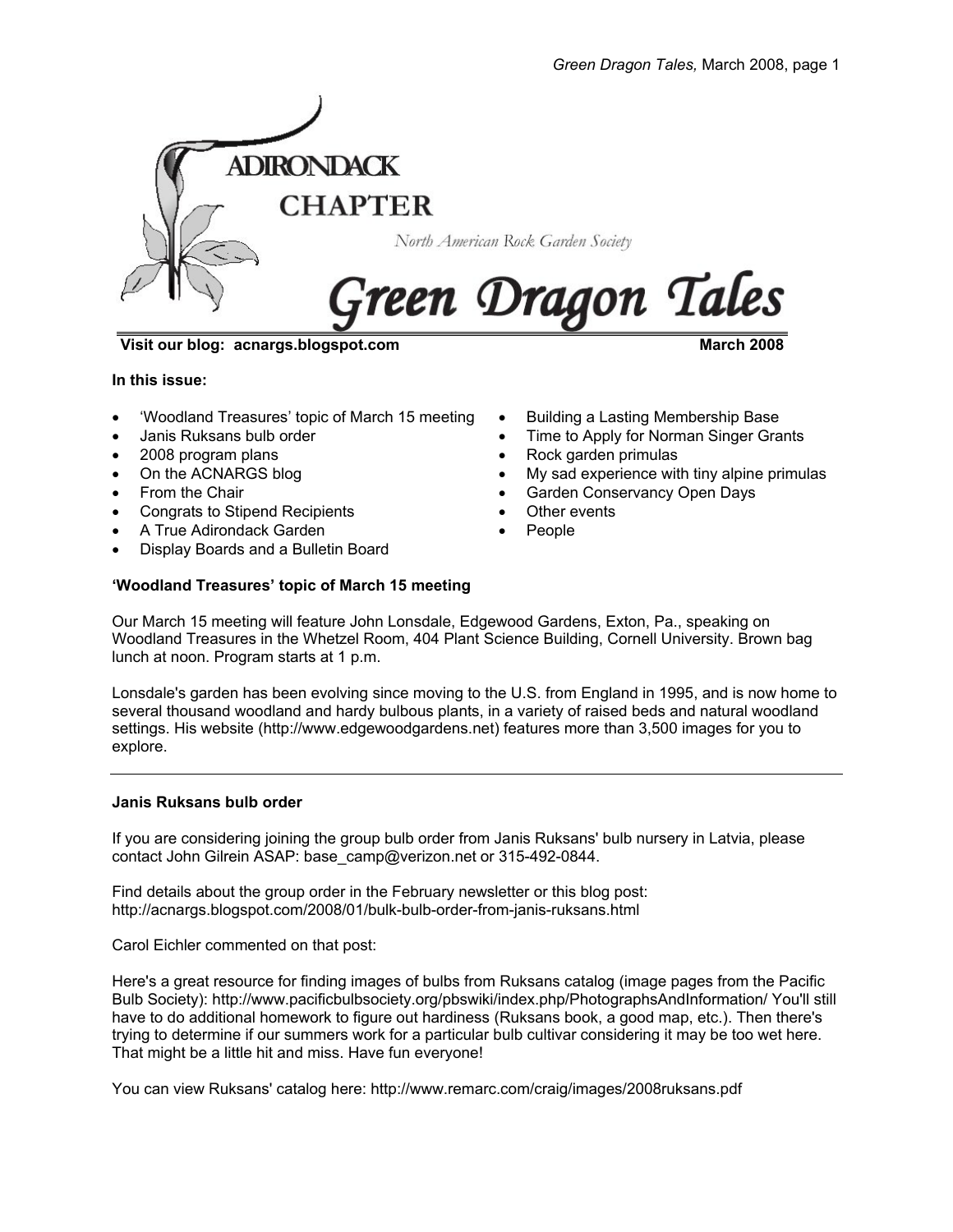### **2008 program plans**

Here are the plans for 2008. More details coming as they are available:

**March 15:** John Lonsdale, Edgewood Gardens, Exton, Pa on Woodland Treasures. Whetzel Room, 404 Plant Science Building, Cornell University. Brown bag lunch at noon. Program starts at 1 p.m.

**April 5:** Hypertufa Grow Stone Workshop, Taught by Art Friedl, Watson Greenhouse, LaFayette, NY.

**April 19:** Hitch Lyman, Trumansburg, N.Y., Snowdrops. Seedling exchange. Location TBD. Brown bag lunch at noon. Program starts at 1 p.m.

**Spring and summer** garden tours and workshops are still in the planning stages.

**May 17:** Plant Sale, Ithaca High School, 9 a.m. to 1 p.m.

**Midsummer date TBD:** Picnic and Member Plant Sale, Judy Fogel's in Lansing.

**September 20:** Durand Van Doran, Trumansburg, N.Y. metal artist, Wrought Iron in the Garden. Whetzel Room, 404 Plant Science Building, Cornell University. Brown bag lunch at noon. Program starts at 1 p.m.

**October 18:** Jody Payne, rock garden curator, New York Botanical Garden, topic TBD. Brown bag lunch at noon. Program starts at 1 p.m. Cornell Cooperative Extension of Tompkins County, 615 Willow Ave., Ithaca, N.Y. (where Dey St., Willow Ave. and Rte. 13 meet). If you need directions, visit: counties.cce.cornell.edu/Tompkins or call the CCE office (during regular business hours): (607) 272- 2292.

**November 15:** Annual meeting and dish-to-pass. **New:** Tony Reznicek, curator of the University of Michigan Herbarium will speak on a topic TBD. Location TBD.

## **On the ACNARGS blog:**

Extras on the ACNARGS blog this month include pictures of primulas that did do well in Nari Mistry's garden, a link to Carol Eichler's online photo album, and comments from Bill Plummer about additional ferns that do well for him. Stop by for a visit: acnargs.blogspot.com/

## **From the Chair**

The calendar plays cruel tricks with my mind. Here we are, just days away from March which psychologically at least signals the beginning of spring. Yet winter seems to have a relentless hold on me. My rational side tells me that we still have a good three months of nasty weather ahead – clouds, snow, cold, followed by clouds rain, mud - before I'm anywhere near content with my choice of homestead. Ugh! That doesn't mean I don't complain about summer weather – after all, that's the stuff that Iowa-born-and bred folks, like myself, thrive on, But in summer, there's no better place on earth I want to be.

Meanwhile I must content myself with the little hints of what's to come – a flock of migrating robins arriving in my neighborhood this week (February 19th – what were they thinking?), ordering then planting my NARGS seeds (and awaiting the miracle of sprouting), looking forward to attending a garden show (despite vowing to get to the Philly show it will be lower-budget Rochester again in mid-March), and, last but not least, enjoying our Chapter's programs.

Last month we enjoyed wonderful remembrances of Ithaca gardens (Nari Mistry's rock garden), a historic Adirondack work-in-progress rock garden (Mary and Dick George's White Pine Camp), the forbidding but exotic environment of South Dakota's Badlands (Suzanne Lipari), and David Mitchell's quick glance through Les Quatre Vents, Montreal Botanic Gardens, Alpine Mt. Echo in Quebec and Cady's Falls Nursery in Vermont – over 300 breathtaking slides in 20 minutes (retracing the Chapter's trip last June enjoyed by 13 of us). Thank you all for sharing and, for me at least, bringing me hope and renewal.\*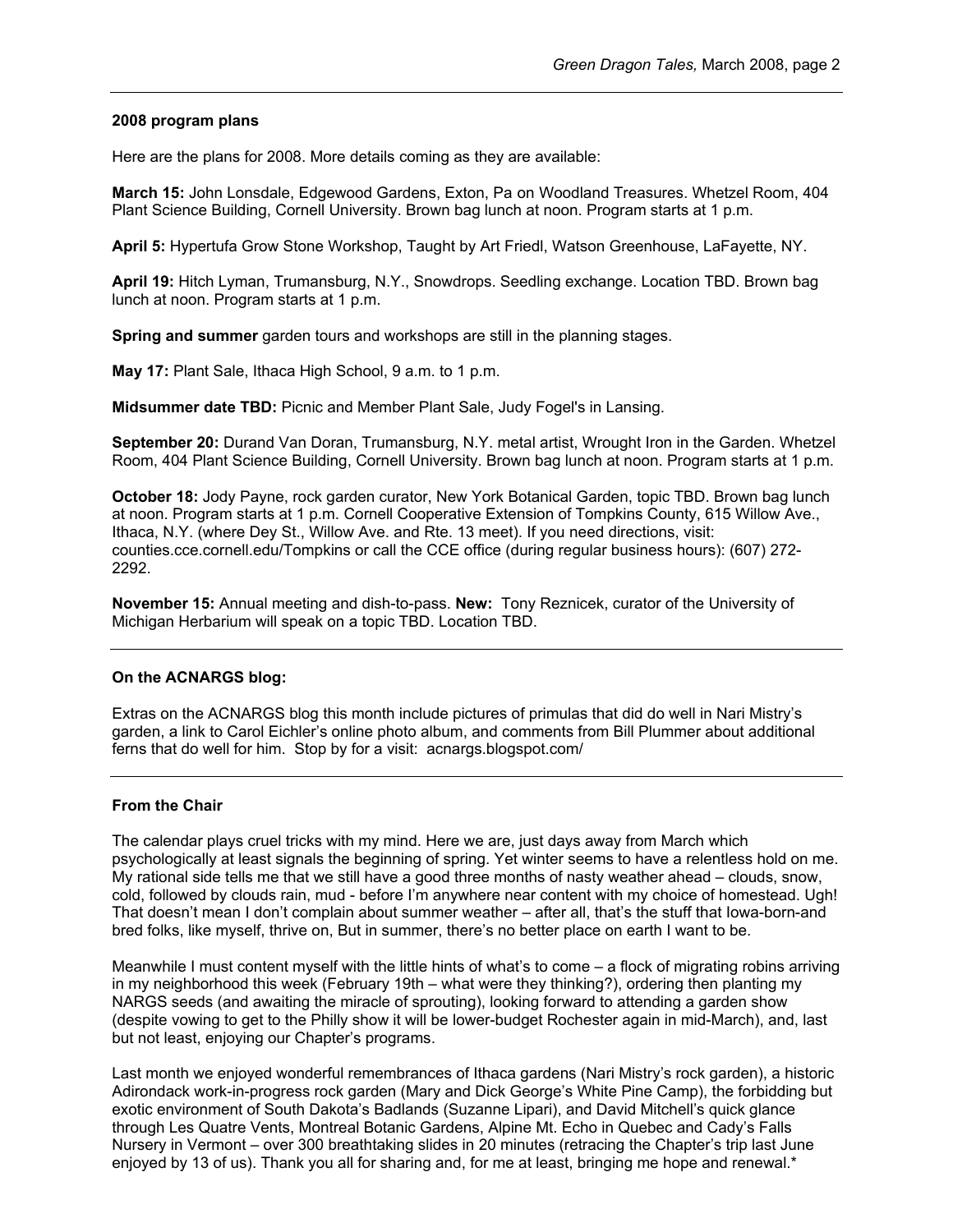Our March program promises to be plant-filled as well. Jon Lonsdale of Edgewood Gardens and a true plant collector will be sharing not only his expertise but plants for sale (our plant-of-the-month) from his nursery as well. Come join us and bask in the plush world of green. If you can't wait, I invite you to enjoy the 4,000+ photos he has posted of his gardens on his website – no doubt a good way to chase away the doldrums when the need arises.

See you at the March meeting!

Carol

\* I also want to thank Craig Cramer many times over for his seamless (to us anyway) technical expertise enabling the computer interface of these presentations and for presenting, in his own right, information about navigating our exciting new way of getting information out to you all through blog (something he designed and set-up as well). It's very cool - check it out!

## **Congrats to Stipend Recipients**

## *Via Carol Eichler, chair:*

Our Chapter will be well-represented at this year's Eastern Winter Study Weekend this March in Connecticut thanks to "a little help from [their] friends." The Grants Committee announces that Susanne Lipari has received a one-time stipend from the Chapter to attend and David Mitchell has received a stipend from NARGS National. Both promise to report back to us about all the wonderful presentations they will see. You can check out the line up of speakers, vendors and more here http://nargs.org/meet/EWSW2008.html.

David will be representing the Chapter at the NARGS Board meeting while Susanne is planning to assemble an exhibit illustrating some of our Chapter activities and highlighting our new blog site.

# **A True Adirondack Garden**

## *Via Carol Eichler, chair:*

Dick and Mary George reported at our February meeting that they are involved with a huge rock garden restoration project at White Pine Camp, near Paul Smiths in the Adirondack high peak region. Located on Osgood Lake, the history of this great camp includes having served as the summer White House for President Calvin Coolidge. The restoration effort, described more accurately as an archeological excavation, is moving along, with still much to do before the dedication scheduled for Sunday August 10th at 11:00 a.m., which includes a formal tour of the property, music and refreshments. They will be sending a formal invitation to the Adirondack Chapter and would be delighted to have a delegation or the entire membership attend!

Mary and Dick report they are still willing to put some of our members up for a couple of nights at White Pine Camp in exchange for some consulting advice on plantings. Be sure to check out their well-designed web site www.whitepinecamp.com for a look at the camp, guest quarters and more. If you're interested, you would need to work out a date with them, probably mid-June would work best since it is after snow melt but still before the high season begins. They state they are novices and could use the advice of experience. The man who designed and built the rock garden was Frederic Heutte, a French immigrant who received a presidential commendation from Calvin Coolidge for the garden. Heutte went on to achieve national acclaim and The Frederic Heutte Center in Norfolk Va. was named for him. Unfortunately Heutte did not keep good plant records. Fortunately, Mary does and is!

Of course they would be very grateful for any plant specimens (remember they are Zone 3 there but do get good snow cover) our members are willing to share too. The garden is comprised of several stone mounds covering and area 100 feet by 100 feet with a tall canopy of trees and mostly likely a highly acidic soil. To contact Dick and Mary email them at DickNMary@clarityconnect.com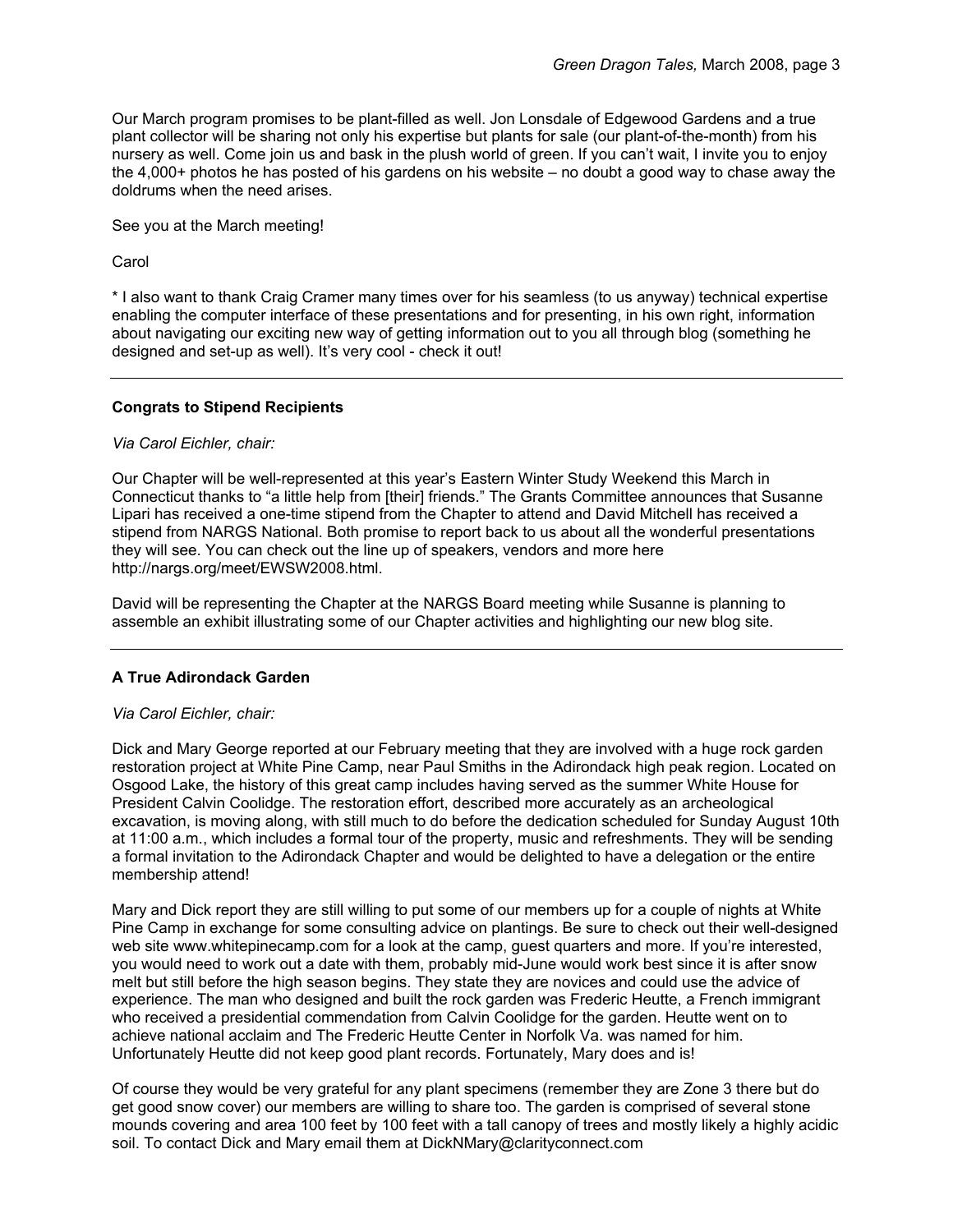Want to get serious about helping out? Contact Carol Eichler carol eichler@excite.com or 607-387-5823. She will coordinate a working week-end to the camp in June.

#### **Display Boards and a Bulletin Board - Something old/Something new**

#### *Via Carol Eichler, chair:*

We hope to engage your continuing participation in sharing garden photos – your garden or others –at our meetings. Contact either Craig Cramer (cdcramer@twcny.rr.com) or myself (carol\_eichler@excite.com 607-387-5823) to pick up one of the display boards so that you may mount and display your pictures at one of our meetings. Begun a few years ago, the display boards are a way for us to share highlights of the gardening season.

New for this year – we now offer a bulletin board (resembling the display boards but without the photos) for you to post information about upcoming garden programs, events, tours, etc. While we try to offer time at the meetings for announcements, the bulletin board is another means for sharing information about great garden happenings that others might want to know about.

#### **News from National: Building a Lasting Membership Base**

 *Via Carol Eichler, chair:* 

How do we recruit new members to our Chapter? How can the Chapter play a part in recruiting new members to NARGS National? How can we retain our members?

NARGS National's Membership Committee met to address these issues and their report was sent to me by Dick Bartlett, NARGS President. The national organization has well-documented statistics that show a steady and significant decline in its membership. At one time or another, we have implemented virtually every idea that was listed in the report. Our own membership has seen its ups and downs but seems to be holding steady and it is no doubt the synergy of all these membership strategies that makes a difference.

Here are several things that I sense have been key for our chapter. First and foremost we offer great programs on a wide range of topics – often found nowhere else in our community We make sure press releases are sent out about our programs to attract the greater community. This adds to the visibility of the May plant sale which is another strong and dependable recruiting tool.

Additionally, our meetings include time for people to talk to each other. More than any other thing we do, we try to be inclusive and engaging. A few years ago we began our February "members share" meeting to kick-off the program year. Beginning with a few brave people who modestly shared photos or garden stories, it has grown to our fullest program yet this year with several presenters offering some fantastic slide shows. Even more recently we began asking members to make up posters of garden photos (simpler than a slide show and something that can be shared year round). Plus we now have a bulletin board for posting other garden activities such as sales, tours, and programs. We want our members to take some responsibility for "owning" the Chapter.

One last member incentive is that we get people growing rock garden plants. Our plant-of-the-month sale (buy one, get one free for members) has been enormously successful in making rock garden plants more affordable and getting into people's gardens while expanding their knowledge base and their interest.

I might boldly suggest that more important than looking at "dues paying members" to assess how we are doing, we should examine our attendance numbers at meetings and the number of active, contributing participants. From this perspective our Chapter is looking very strong! Our plant sales, which are dependent on contributors and buyers, have been steadily increasing over time. And this year, 2008, we have more members serving in leadership roles than we've had in a long time. We have had to work at both of these accomplishments.

Go to nargs.org/bulletin.html to stay in touch with news from our parent organization.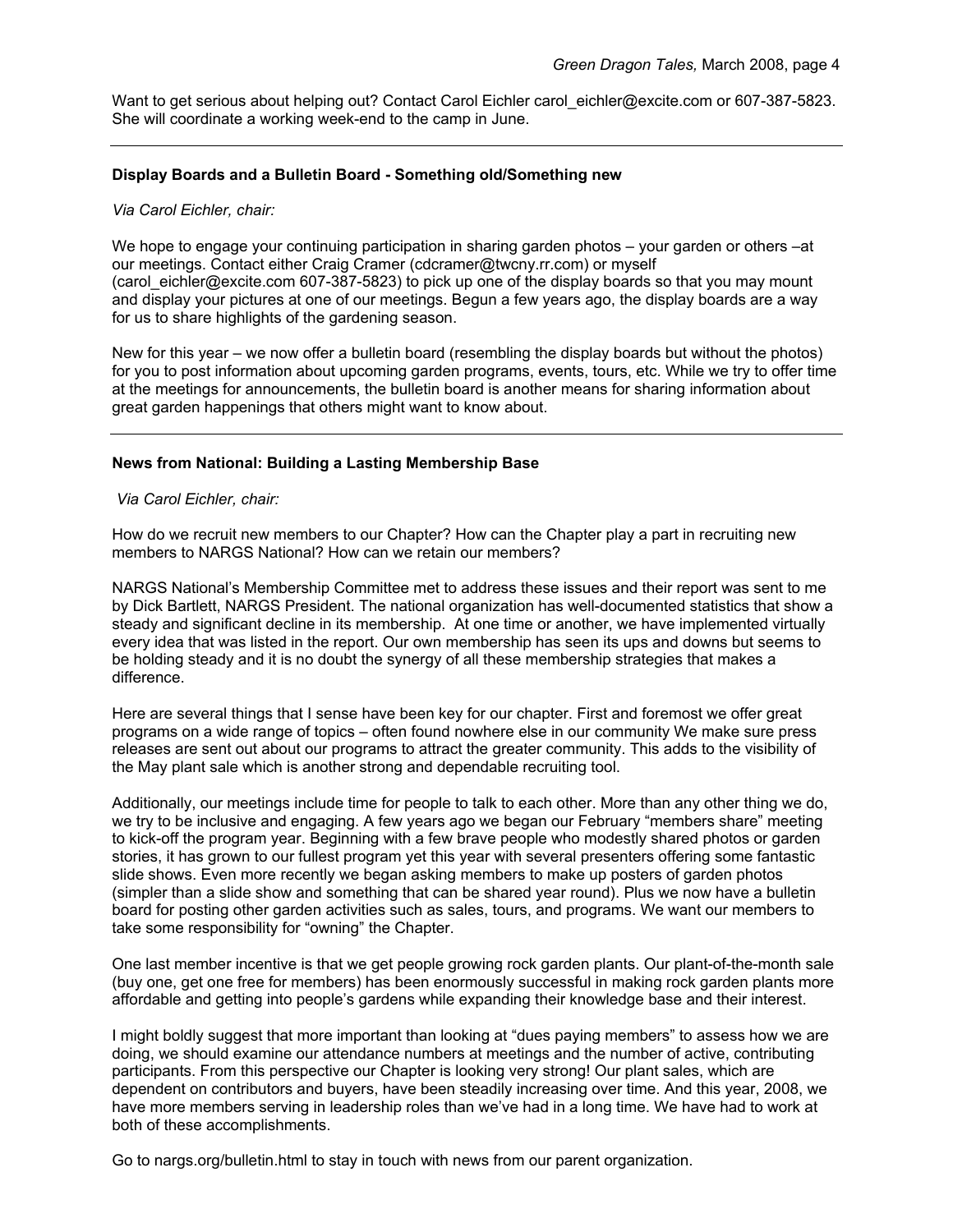## **News from National: Time to Apply for Norman Singer Grants**

Via Carol Eichler, chair:

National NARGS is now soliciting applicants for the coming year for Norman Singer grants. The application deadline is April 1, 2008 so the Committee review and decision can be made before the NARGS Annual Meeting, June 12-15, 2008. Applications should be sent electronically to Phyllis Gustafson dgusgus@charter.net.

In past years, NARGS National has funded rock garden projects at botanic gardens, expeditions in search of seed suitable for rock garden culture, internships requested by botanic gardens, and help with publications pertinent to alpine plants. The funds are not unlimited - most grants are in the range of \$1,500 to a high of \$5,000. The "Guidelines" can be found on the NARGS website here: www.nargs.org/info/endowmentguide.html.

For further questions you may contact Phyllis at the following address: 250 Maple St. Central Point, OR 97502 or by email: dgusgus@charter.net.

## **Rock garden primulas**

*Editor's note: This article by the late Ken Girard was originally published in 1999 in the CRAGS Newsletter, "The Voice of the Calgary Rock and Alpine Garden Society" (www.crags.ca), and republished in that group's Feb. 2008 newsletter. Ken was also president of the Calgary Horticultural Society. Keep in mind that Calgary is not Upstate New York. According to Wikipedia, "Calgary has a semi-arid, highland continental climate with long, dry, but highly variable, winters and short, moderately warm summers (Koppen climate classification BSk, USDA Plant Hardiness Zone 3b)."* 

Some of my very first experiences with gardening in the great outdoors were with primulas, known to me then as hardy African violets – at least that's what I called them. I wasn't familiar with the proper names of many perennials at eight years old, but I had always admired plants lining the walkway to my piano teacher's door. She grew African violets inside, so these must have been outside ones. One spring these plants had been, in my estimation, decimated, hardly anything left. I asked what had happened and was told that they had been thinned and the leftovers were behind the fence if I wanted any. Did I and how? So began my love affair with Auricula or Dusty Miller primulas.

Nothing says spring to me like a clump of Primula auricula in full bloom. The foliage is succulent with varying degrees of grey, white, gold or silver farina and the flowers are held above the foliage on stems which are also covered in farina. Flower colour ranges from palest yellow to rich gold; violet purple to mauve, as well as pink, cerise and red. Including novelty colours such as brown, tan and green, there are auriculas for everyone's taste. Auriculas have been such favourite plants for many years in England that there are whole societies dedicated to them and the hybridization that is taking place is absolutely amazing.

I have found it easiest to grow auriculas in semi-shade to full sun as long as the soil does not bake for extended periods of time. In fact too much shade will weaken a clump of Auricula primulas faster than anything else, followed closely by soggy soil. Most of the plants in my garden grow in areas where the tops are in sun most of the day but the roots are carefully tucked behind rock. The soil is composed of 50% grit, 25% compost and 25% of a manure/loam mix. Many of these primulas will actually grow in Calgary gumbo but do far better in a rock garden mix. They flower more profusely and tend to grow in tighter clumps.

The species that comprise this group of primulas are definitely garden worthy as are many of their hybrids and most of them are hardy for us if given a little winter protection. The earliest plants in this group of primulas to flower for me is Primula marginata, a species with lavender flowers and beautifully serrated leaves. The flowers appear in mid-April and last for a few weeks. The plants themselves are rather small when compared to others of the clan and fit well in troughs and dish gardens as well as smaller rock gardens. The foliage stays fresh for most of the summer but eventually goes yellow and dries off by September, leaving behind the large winter bud which contains next years leaves and flowers. There are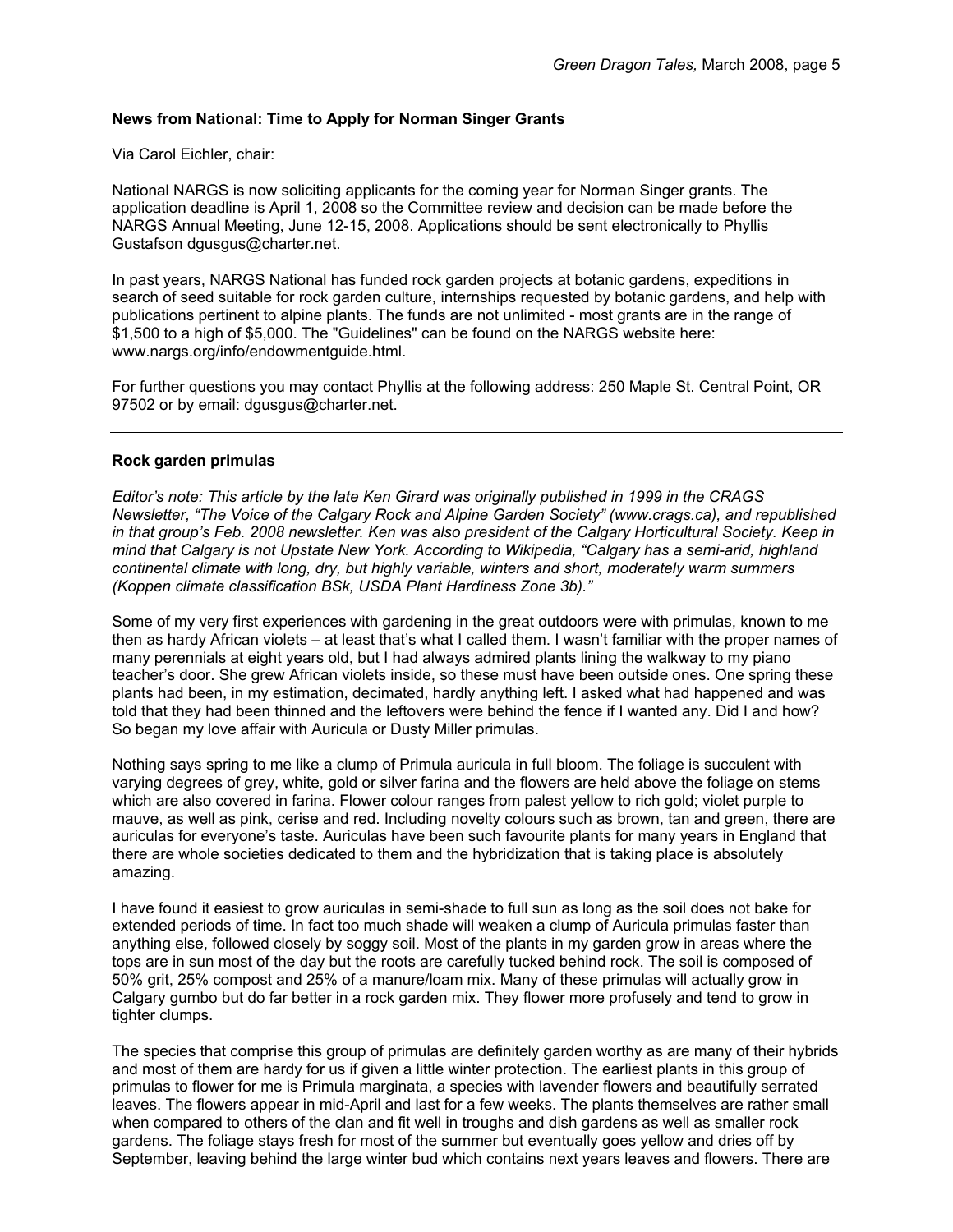many selections of P. marginata worth obtaining and growing as well as it's many hybrids. One of the most popular hybrids is P. 'Linda Pope', a fantastic plant with large lavender flowers held well above the beautifully serrated leaves. Some hybrids lose the intensity of the serration on the leaves.

A species which needs to be more popular is Primula hirsuta. It is a mid-sized plant, grows about four inches across in tight clumps, mid-green in colour with a light farina. The flowers are hot pink to cerise depending on the plant. I purchased Primula hirsuta at a nursery on the west coast, planted it, it survived beautifully and bloomed the next year. It was so spectacular, I promptly went back to that nursery the next spring and purchased five more. Hopefully we will see more of them in the near future.

The main species of the Primula auricula group are medium- to large-growing plants that have beautiful fragrant flowers held above the foliage. The original species have small delicate flowers covered in white farina and come in yellow and purple. Plants can range from four to over eight inches in diameter and grow into rather large clumps. The leaves are succulent and usually covered in either silver or gold farina. With the extensive hybridization and selection that has taken place these primulas can now be had in almost any colour except true black, but there are such dark purple ones out there that from a distance they look black. The flowers can come in several colour patterns: selfs (one colour throughout), goldbands, white-eyed, yellow-eyed, completely covered in farina. The possibilities are endless. There are now double-flowering selections, but I have found these to be less hardy and definitely less vigorous than the single forms. They are definitely for the collector and need a little extra coaxing to do well.

Hybrids between the various species of plants in this group of primulas are popular with gardeners and deservedly so. With hybridization, a wide range of plant sizes, growth habits and flowering seasons and colours has been produced. Primula x pubescens (Primula auricula x P. hirsuta) is a desirable grouping of plants giving rise to many of the best garden cultivars. Primula 'Beverly White', P. 'Rufus', P. 'Boothman's Variety' are all selections of Primula x pubescens. There are many more out there to be had and tried.

Other primula species that I have grown are P. glaucescens which is a small plant for the trough or crevice garden with lavender-pink flowers in small clusters. Primula belluensis is a bit larger than P. glaucescens and has rose to pink coloured flowers. Both of these species require soil with good drainage to do their best. A very choice species in this group is Primula allionii. A rock gardener's dream! It is a diminutive plant well worth growing. Many people grow it in troughs or pans and everyone says, do not get the leaves wet, especially in winter. Those growing it here say that the trick is to make sure it has perfect drainage; grow it sideways or upside down in a crevice with no direct sun. Because we do not have the same problem with winter wet here as many people on the coast do, this worry may be unfounded. There are hybrids of P. allionii available that are definitely worth trying such as P. x miniera (P. allionii x P. marginata). Hopefully through hybridization the exacting requirements of P. allionii can be alleviated a bit.

By late summer all of these plants are beginning to get ready for winter. This year's leaves will begin to yellow, eventually drying out. These leaves should be left for winter protection as next year's leaves and flowers will already be produced in a resting winter bud. Do not let the plants ice over or stay too soggy during the winter, this can lead to stem or root rot which is very unfavourable. Some of the more delicate species and hybrids may need some winter protection from sun and wind so a light covering of straw would be best. A mulch which absorbs moisture and keeps the plants wet can be detrimental to the plants.

Fertilizing is best done in the spring with a surface dusting of bone meal applied around the plants. I try to keep the nitrogen to a minimum as this promotes large lush leaf growth, reduces flowering and may make the plants too soft for wintering properly. Dividing is best done either after flowering or in early fall as the plants Primula x pubescens Windrush are going dormant. I prefer division after flowering but can't always get to it As the clumps grow the stems become rather unsightly, especially on the larger plants. Clumps are best lifted removing the soil from around the roots and with a sharp knife cut through the plant Try to get a few roots with each piece and replant where you want them setting the plant a bit deeper than it originally was so that the buried stem can root out. Cuttings can also be taken, these are best done in late spring and kept in a cool moist area until rooting has taken place and planted out in the garden in the fall or for really tender or rare plants next spring, wintering in a cold frame.

I have had very few pest problems with primulas but occasionally see aphids on the soft tender growth or flower stalks. Gently removing aphids either by hand or a gentle stream of water usually works during the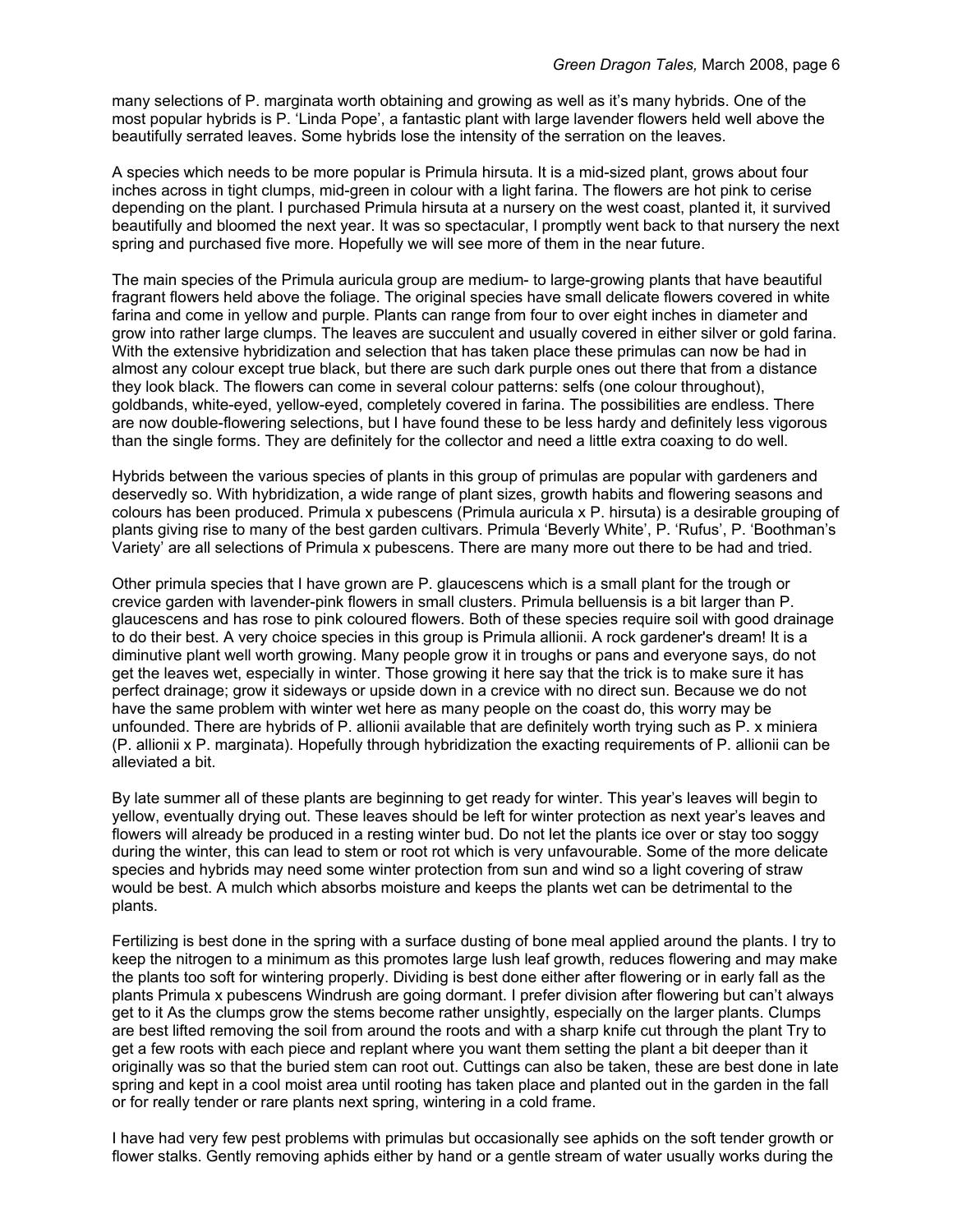growing season. Watch for black aphids in and around the winter crowns in late summer and be prepared to use an insecticide to eradicate them. Slugs may feast on the leaves especially in spring so be on the lookout for their tell tale trails and leaf damage.

As you can see there are many species and varieties of rock garden primulas just in this group that are worth trying. All garden centres carry the regular P. auricula type hybrids but you need to go early if you want to select and purchase them in flower. Seed from seed exchanges is another way to obtain these treasures but one needs to be patient when growing primulas from seed, and sometimes the seed can be mislabeled or possibly of hybrid origin. Named varieties and true alpine treasures need to be ordered from specialty nurseries and shared amongst your friends through trading and selling at plant sales; Go ahead try a few, I know you will enjoy these early spring jewels of the alpine garden.

## **My sad experience with tiny alpine primulas**

*Editor's note: This is from ACNARGS member Nari Mistry. Visit the ACNARGS blog to share your primula experiences: acnargs.blogspot.com.* 

In November 2004 I decided to try starting some alpines from seed. Among others, I had seeds of Primula auricula and P. marginata. I wanted to grow some tiny primulas like I had seen growing at high altitudes in Nepal in 1995. I knew nothing about the careful culture needed by these alpine primulas.

I did not want to fuss with indoor lights, etc. So I started them in little 4-inch pots filled with a mixture of equal parts leafmold, sand, PRO seedstarter, and Profile (similar to Turface). I plunged all these pots into a semi-shady scree, covered the whole area with wire mesh to protect from animals and wished them well for the winter!

P. auricula is expected to take two years to start seed, so I did not expect miracles.

P. marginata showed a few very tiny leaves in May 2005 which I carefully nurtured through the spring and summer, eventually transferring each tiny seedling into its own pot of similar soil. These were left in the scree over winter. The scree is always covered over with wire mesh for protection every winter.

I added a little osmocote in each pot in the spring. P. marginata continued to develop very very slowly through 2006, growing barely to one inch in diameter by Fall 2006. Two of the plants each developed a single miniscule flower! I did not take a picture, hoping for better bloom the next year.

In October I transplanted three plants directly into the same scree, tucked next to rocks. These did grow a little bigger in 2007 but the leaves soon began to look pale and finally the wet weather finished them off in 2007. The ones left in pots vanished even earlier. P. auricula never germinated, although for 2006 I took the pots indoors and kept hoping.

In 2007 I also tried two tiny seedlings (P. allionii and P. clusiana) brought by Harvey Wrightman on his March visit. One was planted in a semi-shady trough and one in a flat "alpine bed" next to the scree. Alas, neither of them survived the year. They both looked soggy and finally disappeared by late fall.

Sad story! I guess these little beauties are more suited in our area to an alpine house, or at least need to be in a cold frame or indoors in the winter. Perhaps I will try again after reading Rock garden primulas.

# **Garden Conservancy Open Days**

Mark your calendar:

- Tompkins County: April 5, June 14, July 12
- Syracuse Area: July 13

Look for details as they are available at the Garden Conservancy website: www.gardenconservancy.org